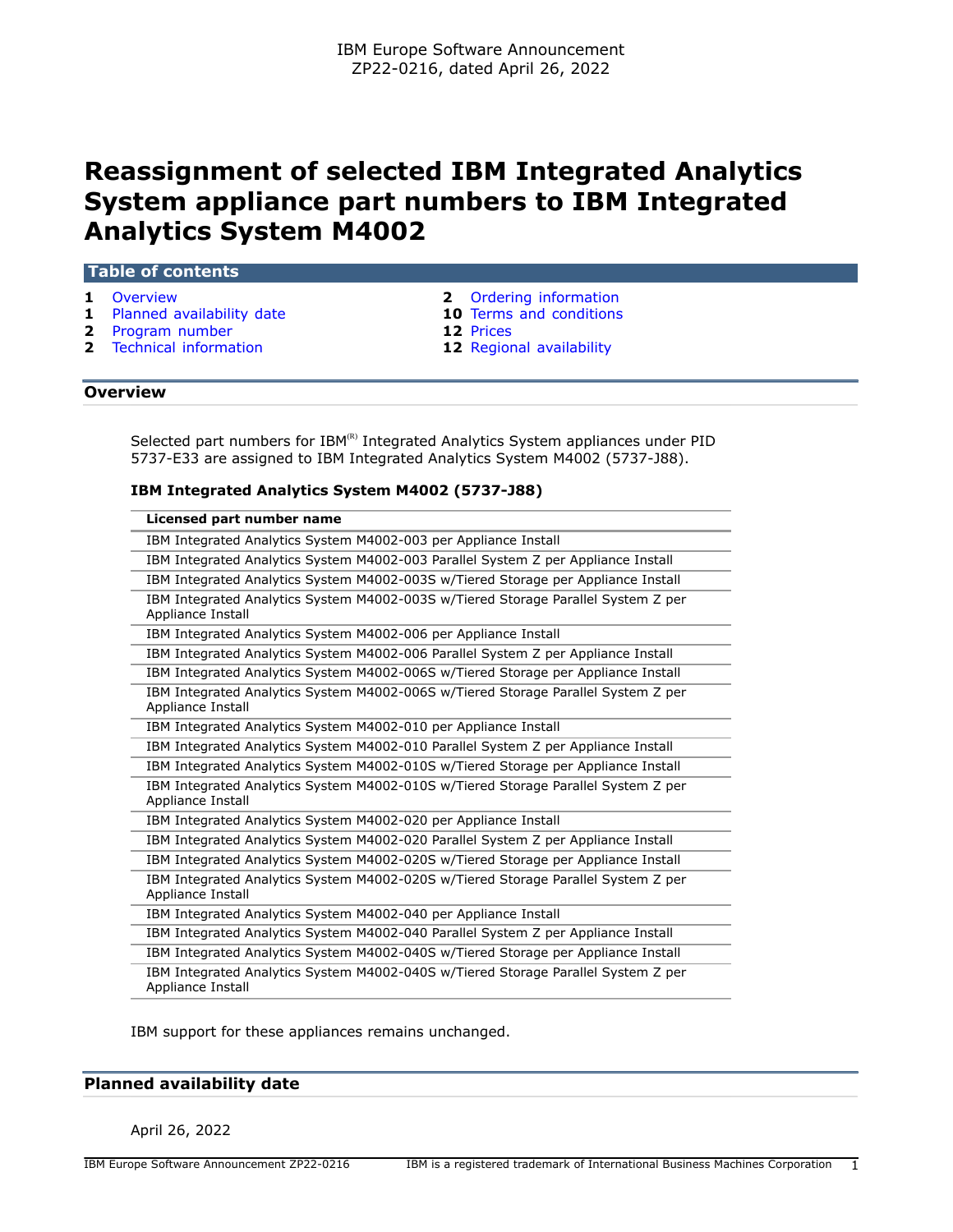Availability within a country is subject to local legal requirements.

<span id="page-1-1"></span>

| Program number |            |                                           |
|----------------|------------|-------------------------------------------|
| Program number | <b>VRM</b> | Program name                              |
| 5737-E33       | 1.0.7      | <b>IBM Integrated Analytics</b><br>System |
| 5737-J88       | 1.0.16     | IBM Integrated Analytics<br>System M4002  |

## <span id="page-1-2"></span>**Technical information**

## **Specified operating environment**

#### *Software requirements*

Not applicable

## *IBM Support*

[IBM Support](https://www.ibm.com/support) is your gateway to technical support tools and resources that are designed to help you save time and simplify support. IBM Support can help you find answers to questions, download fixes, troubleshoot, submit and track problem cases, and build skills. Learn and stay informed about the transformation of IBM Support, including new tools, new processes, and new capabilities, by going to the [IBM Support Insider](https://www.ibm.com/support/insider).

## **Planning information**

#### *Packaging*

Not applicable

## <span id="page-1-0"></span>**Ordering information**

For ordering information, consult your IBM representative or go to the [Passport](https://www.ibm.com/software/passportadvantage/) [Advantage](https://www.ibm.com/software/passportadvantage/) $(R)$  website.

These programs are available only through Passport Advantage.

The following part numbers are assigned to IBM Integrated Analytics System M4002 (5737-J88).

## **IBM Integrated Analytics System M4002 (5737-J88)**

| Part number description                                                                                                                                                | Part number    |
|------------------------------------------------------------------------------------------------------------------------------------------------------------------------|----------------|
| IBM Integrated Analytics System<br>M4002-003 per Appliance Install Appliance<br>Maintenance + Subscription and Support<br>Reinstatement 12 Months                      | <b>D1X76LL</b> |
| IBM Integrated Analytics System<br>M4002-003 per Appliance Install Annual<br>Appliance Maintenance + Subscription and<br>Support Renewal 12 Months                     | E0P8ZLL        |
| IBM Integrated Analytics System<br>M4002-003 Parallel System Z per<br>Appliance Install Appliance Maintenance +<br>Subscription and Support Reinstatement<br>12 Months | D1X79LL        |
| IBM Integrated Analytics System<br>M4002-003 Parallel System Z per                                                                                                     | E0P90LL        |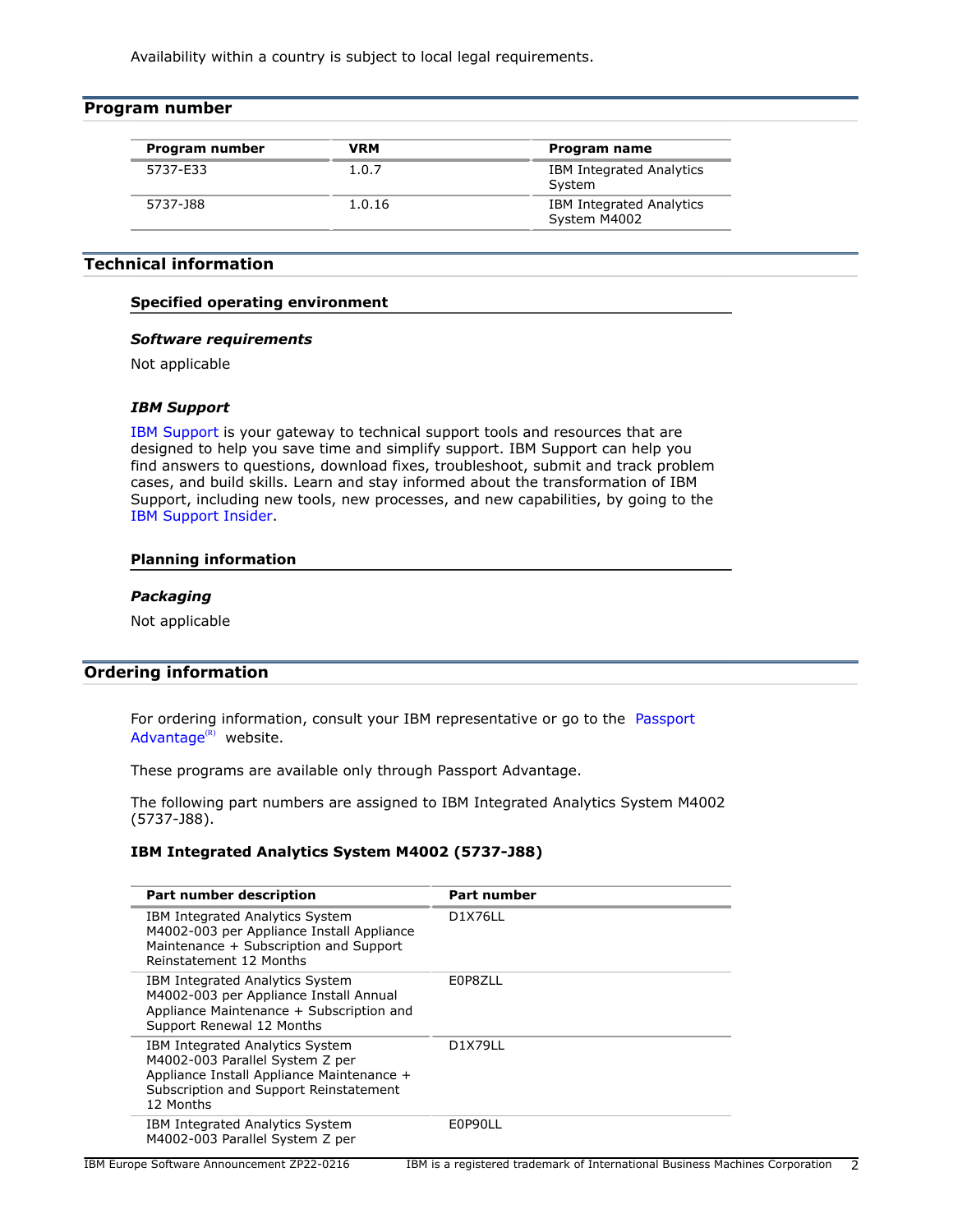| Part number description                                                                                                                                                                    | <b>Part number</b> |
|--------------------------------------------------------------------------------------------------------------------------------------------------------------------------------------------|--------------------|
| Appliance Install Annual Appliance<br>Maintenance + Subscription and Support<br>Renewal 12 Months                                                                                          |                    |
| IBM Integrated Analytics System<br>M4002-003 Business Critical Service per<br>Appliance Install Initial Appliance Business<br>Critical Service Upgrade 12 Months                           | D1XCILL            |
| IBM Integrated Analytics System<br>M4002-003 Business Critical Service per<br>Appliance Install Subsequent Appliance<br>Business Critical Service Upgrade 12<br>Months                     | <b>EOPAFLL</b>     |
| IBM Integrated Analytics System<br>M4002-003 Hard Drive Retention per<br>Appliance Install Initial Appliance Hard<br>Drive Retention Service Upgrade 12<br>Months                          | D1XCJLL            |
| IBM Integrated Analytics System<br>M4002-003 Hard Drive Retention per<br>Appliance Install Subsequent Appliance<br>Hard Drive Retention Service Upgrade 12<br>Months                       | <b>EOPAGLL</b>     |
| IBM Integrated Analytics System<br>M4002-003 Accelerated Value Service<br>per Appliance Install Initial Appliance<br>Accelerated Value Service Upgrade 12<br>Months                        | D1XCKLL            |
| IBM Integrated Analytics System<br>M4002-003 Accelerated Value Service per<br>Appliance Install Subsequent Appliance<br>Accelerated Value Service Upgrade 12<br>Months                     | <b>EOPAHLL</b>     |
| IBM Integrated Analytics System<br>M4002-003S w/ Tiered Storage per<br>Appliance Install Appliance Maintenance +<br>Subscription and Support Reinstatement<br>12 Months                    | D1X7WLL            |
| IBM Integrated Analytics System<br>M4002-003S w/ Tiered Storage per<br>Appliance Install ANNUAL APLM+S&S<br><b>RNWL 12MONTHS</b>                                                           | E0P94LL            |
| IBM Integrated Analytics System<br>M4002-003S w/ Tiered Storage Parallel<br>System Z per Appliance Install Appliance<br>Maintenance + Subscription and Support<br>Reinstatement 12 Months  | D1X80LL            |
| IBM Integrated Analytics System<br>M4002-003S w/ Tiered Storage Parallel<br>System Z per Appliance Install Annual<br>Appliance Maintenance + Subscription and<br>Support Renewal 12 Months | E0P95LL            |
| IBM Integrated Analytics System<br>M4002-003S w/ Tiered Storage Business<br>Critical Service per Appliance Install<br>Initial Appliance Business Critical Service<br>Upgrade 12 Months     | D1XCMLL            |
| IBM Integrated Analytics System<br>M4002-003S w/ Tiered Storage Business<br>Critical Service per Appliance Install<br>Subsequent Appliance Business Critical<br>Service Upgrade 12 Months  | <b>EOPAJLL</b>     |
| IBM Integrated Analytics System<br>M4002-003S w/ Tiered Storage Hard Drive<br>Retention per Appliance Install Initial<br>Appliance Hard Drive Retention Service<br>Upgrade 12 Months       | D1XCNLL            |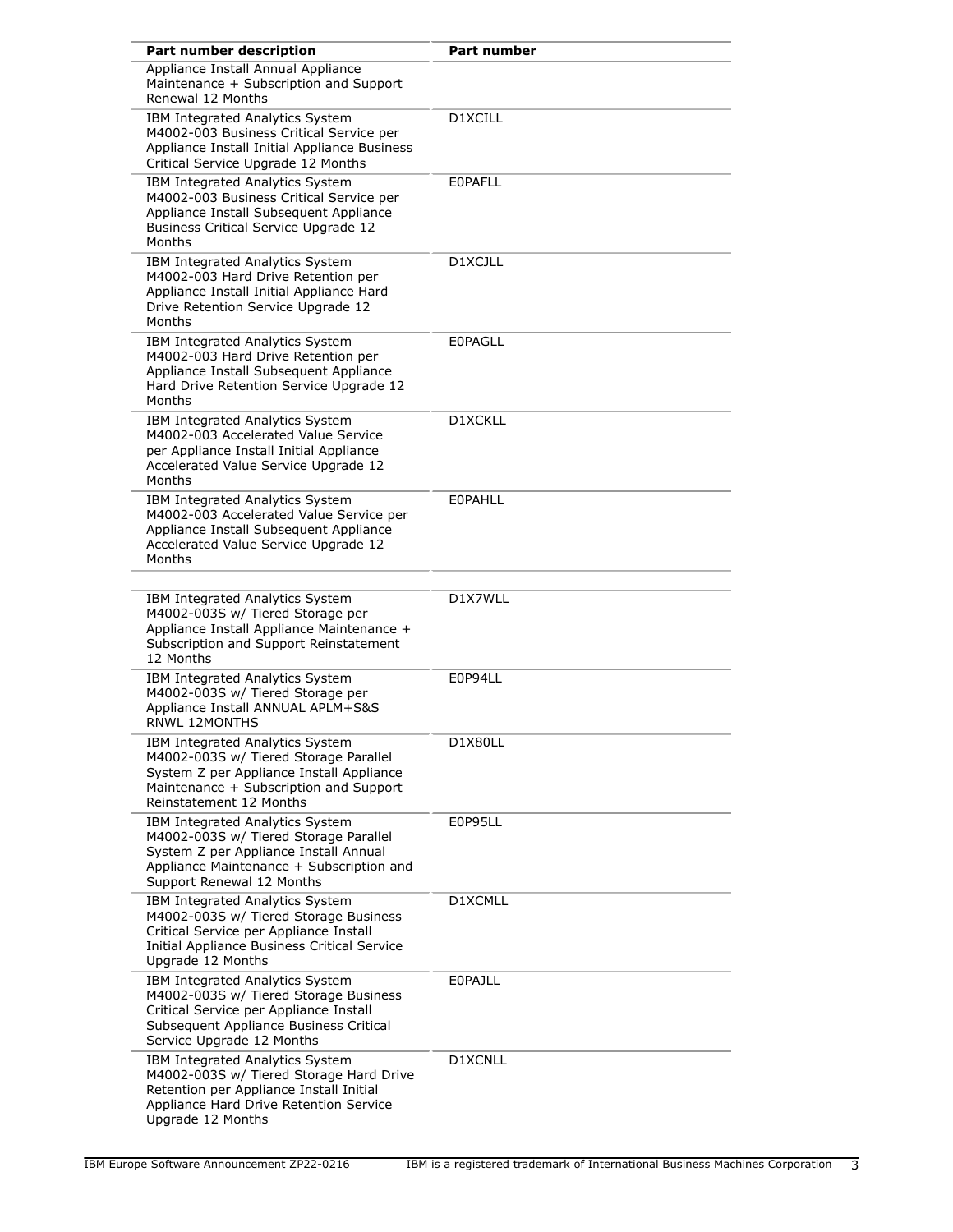| Part number description                                                                                                                                                                   | <b>Part number</b> |
|-------------------------------------------------------------------------------------------------------------------------------------------------------------------------------------------|--------------------|
| IBM Integrated Analytics System<br>M4002-003S w/ Tiered Storage Hard<br>Drive Retention per Appliance Install<br>Subsequent Appliance Hard Drive<br>Retention Service Upgrade 12 Months   | <b>EOPAKLL</b>     |
| IBM Integrated Analytics System<br>M4002-003S w/ Tiered Storage<br>Accelerated Value Service per Appliance<br>Install Initial Appliance Accelerated Value<br>Service Upgrade 12 Months    | D1XCPLL            |
| IBM Integrated Analytics System<br>M4002-003S w/ Tiered Storage<br>Accelerated Value Service per Appliance<br>Install Subsequent Appliance Accelerated<br>Value Service Upgrade 12 Months | EOPALLL            |
| IBM Integrated Analytics System<br>M4002-006 per Appliance Install Appliance<br>Maintenance + Subscription and Support<br>Reinstatement 12 Months                                         | D1X82LL            |
| IBM Integrated Analytics System<br>M4002-006 per Appliance Install Annual<br>Appliance Maintenance + Subscription and<br>Support Renewal 12 Months                                        | E0P96LL            |
| IBM Integrated Analytics System<br>M4002-006 Parallel System Z per<br>Appliance Install Appliance Maintenance +<br>Subscription and Support Reinstatement<br>12 Months                    | D1X87LL            |
| IBM Integrated Analytics System<br>M4002-006 Parallel System Z per<br>Appliance Install Annual Appliance<br>Maintenance + Subscription and Support<br>Renewal 12 Months                   | E0P97LL            |
| IBM Integrated Analytics System<br>M4002-006 Business Critical Service<br>per Appliance Install Appliance Business<br>Critical Service Upgrade 12 Months                                  | D1XCRLL            |
| IBM Integrated Analytics System<br>M4002-006 Business Critical Service per<br>Appliance Install Subsequent Appliance<br>Business Critical Service Upgrade 12<br>Months                    | EOPANLL            |
| IBM Integrated Analytics System<br>M4002-006 Hard Drive Retention per<br>Appliance Install Initial Appliance Hard<br>Drive Retention Service Upgrade 12<br>Months                         | D1XCSLL            |
| IBM Integrated Analytics System<br>M4002-006 Hard Drive Retention per<br>Appliance Install Subsequent Appliance<br>Hard Drive Retention Service Upgrade 12<br>Months                      | <b>EOPAPLL</b>     |
| IBM Integrated Analytics System<br>M4002-006 Accelerated Value Service<br>per Appliance Install Initial Appliance<br>Accelerated Value Service Upgrade 12<br>Months                       | D1XCTLL            |
| IBM Integrated Analytics System<br>M4002-006 Accelerated Value Service per<br>Appliance Install Subsequent Appliance<br>Accelerated Value Service Upgrade 12<br>Months                    | <b>EOPAQLL</b>     |
| IBM Integrated Analytics System<br>M4002-006S w/ Tiered Storage per<br>Appliance Install Appliance Maintenance +                                                                          | D1X89LL            |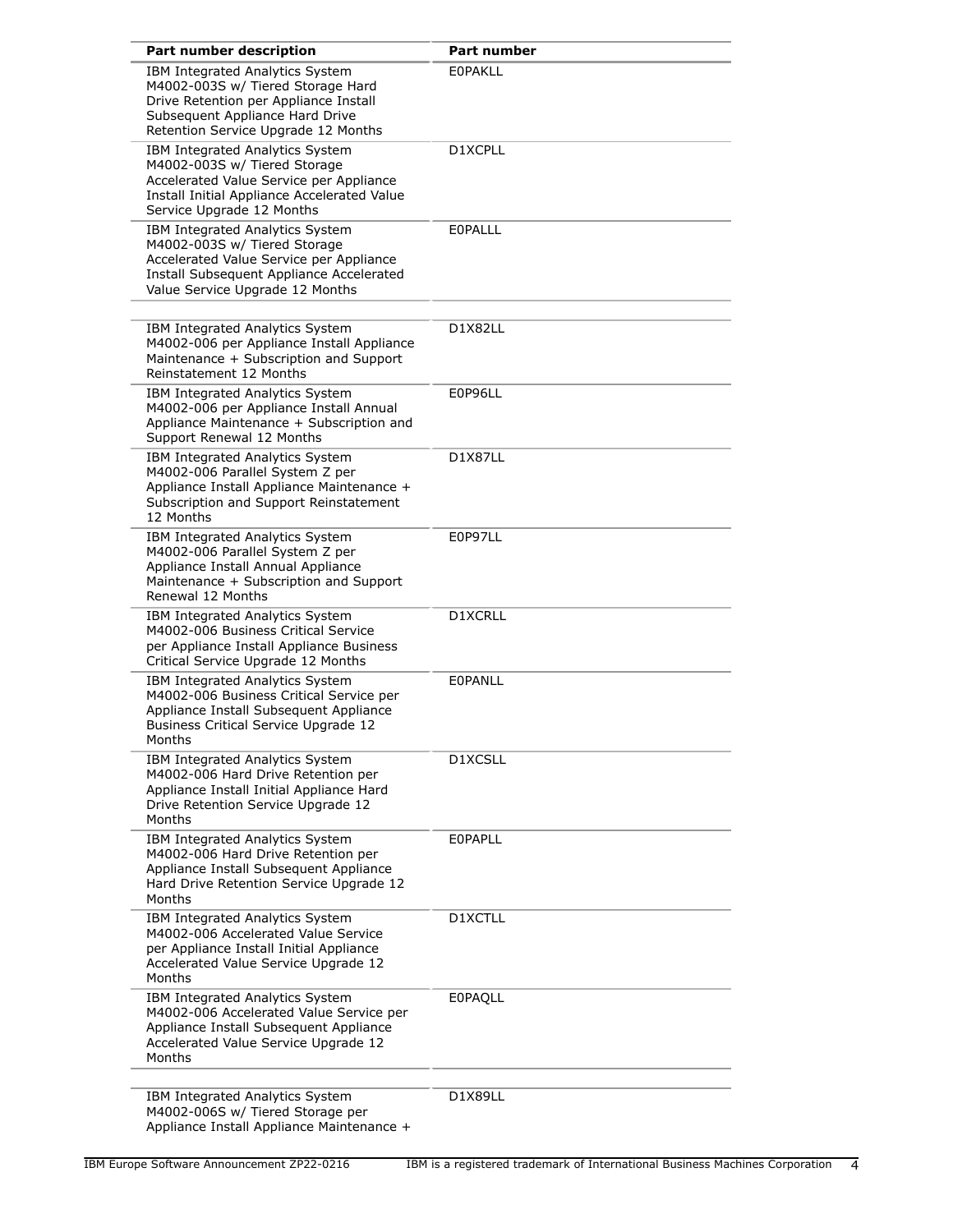| Part number description                                                                                                                                                                    | <b>Part number</b> |
|--------------------------------------------------------------------------------------------------------------------------------------------------------------------------------------------|--------------------|
| Subscription and Support Reinstatement<br>12 Months                                                                                                                                        |                    |
| IBM Integrated Analytics System<br>M4002-006S w/ Tiered Storage per<br>Appliance Install Annual Appliance<br>Maintenance + Subscription and Support<br>Renewal 12 Months                   | E0P98LL            |
| IBM Integrated Analytics System<br>M4002-006S w/ Tiered Storage Parallel<br>System Z per Appliance Maintenance +<br>Subscription and Support Reinstatement<br>12 Months                    | D1X8ELL            |
| IBM Integrated Analytics System<br>M4002-006S w/ Tiered Storage Parallel<br>System Z per Appliance Install Annual<br>Appliance Maintenance + Subscription and<br>Support Renewal 12 Months | E0P99LL            |
| IBM Integrated Analytics System<br>M4002-006S w/ Tiered Storage Business<br>Critical Service per Appliance Install<br>Initial Appliance Business Critical Service<br>Uparade 12 Months     | D1XCVLL            |
| IBM Integrated Analytics System<br>M4002-006S w/ Tiered Storage Business<br>Critical Service per Appliance Install<br>Subsequent Appliance Business Critical<br>Service Upgrade 12 Months  | <b>EOPASLL</b>     |
| IBM Integrated Analytics System<br>M4002-006S w/ Tiered Storage Hard Drive<br>Retention per Appliance Install Initial<br>Appliance Hard Drive Retention Service<br>Upgrade 12 Months       | D1XCWLL            |
| IBM Integrated Analytics System<br>M4002-006S w/ Tiered Storage Hard<br>Drive Retention per Appliance Install<br>Subsequent Appliance Hard Drive<br>Retention Service Upgrade 12 Months    | EOPATLL            |
| IBM Integrated Analytics System<br>M4002-006S w/ Tiered Storage<br>Accelerated Value Service per Appliance<br>Install Initial Appliance Accelerated Value<br>Service Upgrade 12 Months     | D1XCXLL            |
| IBM Integrated Analytics System<br>M4002-006S w/ Tiered Storage<br>Accelerated Value Service per Appliance<br>Install Subsequent Appliance Accelerated<br>Value Service Upgrade 12 Months  | <b>EOPAULL</b>     |
| IBM Integrated Analytics System<br>M4002-010 per Appliance Install Appliance<br>Maintenance + Subscription and Support<br>Reinstatement 12 Months                                          | D1X8GLL            |
| IBM Integrated Analytics System<br>M4002-010 per Appliance Install Annual<br>Appliance Maintenance + Subscription and<br>Support Renewal 12 Months                                         | E0P9ALL            |
| IBM Integrated Analytics System<br>M4002-010 Parallel System Z per<br>Appliance Install Appliance Maintenance +<br>Subscription and Support Reinstatement<br>12 Months                     | D1X8KLL            |
| IBM Integrated Analytics System<br>M4002-010 Parallel System Z per<br>Appliance Install Annual Appliance<br>Maintenance + Subscription and Support<br>Renewal 12 Months                    | E0P9BLL            |
| IBM Integrated Analytics System<br>M4002-010 Business Critical Service per                                                                                                                 | D1XCZLL            |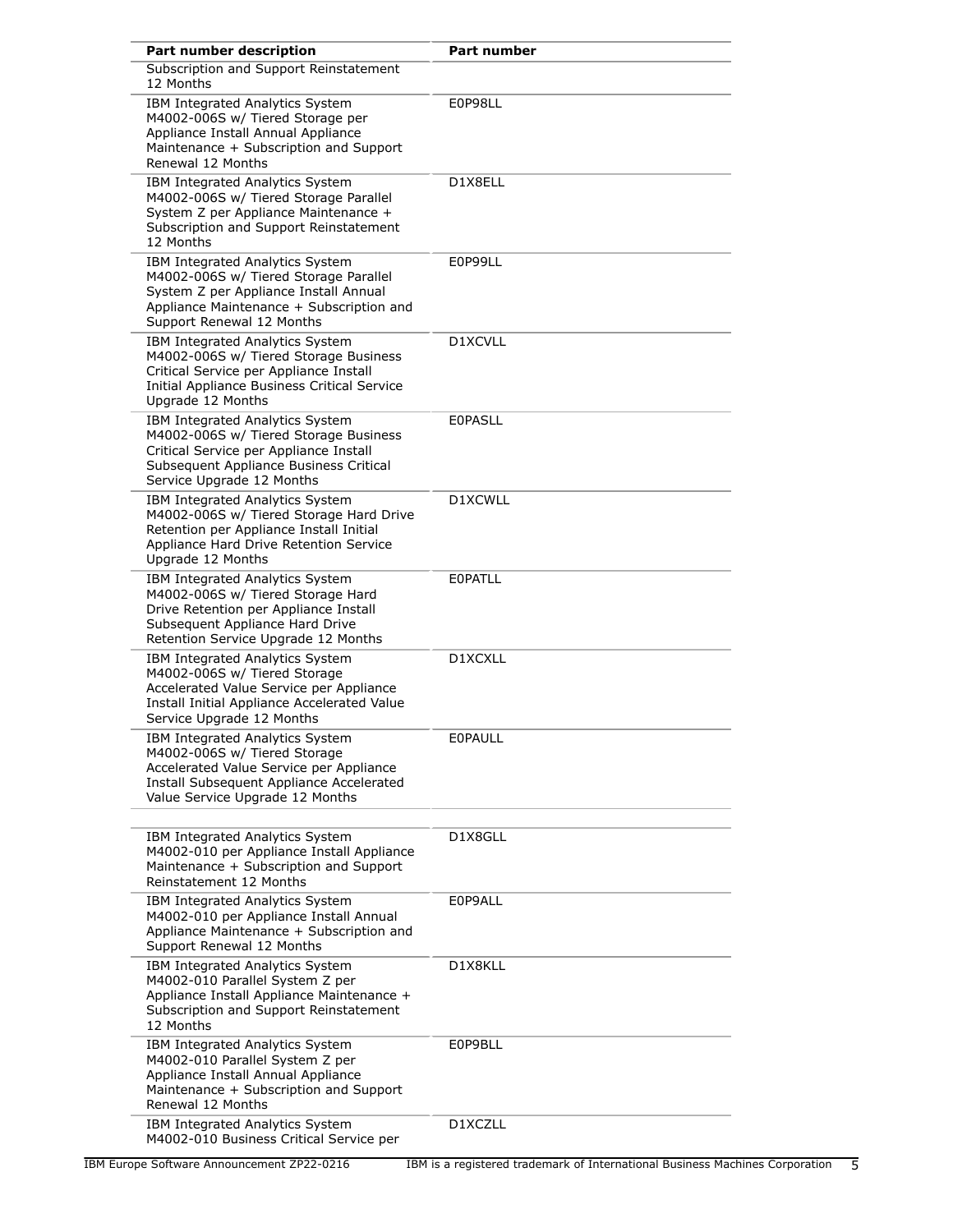| Part number description                                                                                                                                                                    | Part number    |
|--------------------------------------------------------------------------------------------------------------------------------------------------------------------------------------------|----------------|
| Appliance Install Initial Appliance Business<br>Critical Service Upgrade 12 Months                                                                                                         |                |
| IBM Integrated Analytics System<br>M4002-010 Business Critical Service per<br>Appliance Install Subsequent Appliance<br><b>Business Critical Service Upgrade 12</b><br>Months              | <b>EOPAWLL</b> |
| IBM Integrated Analytics System<br>M4002-010 Hard Drive Retention per<br>Appliance Install Initial Appliance Hard<br>Drive Retention Service Upgrade 12<br>Months                          | D1XD0LL        |
| IBM Integrated Analytics System<br>M4002-010 Hard Drive Retention per<br>Appliance Install Subsequent Appliance<br>Hard Drive Retention Service Upgrade 12<br>Months                       | <b>EOPAXLL</b> |
| IBM Integrated Analytics System<br>M4002-010 Accelerated Value Service<br>per Appliance Install Initial Appliance<br>Accelerated Value Service Upgrade 12<br>Months                        | D1XD1LL        |
| IBM Integrated Analytics System<br>M4002-010 Accelerated Value Service per<br>Appliance Install Subsequent Appliance<br>Accelerated Value Service Upgrade 12<br>Months                     | <b>EOPAYLL</b> |
| IBM Integrated Analytics System<br>M4002-010S w/ Tiered Storage per<br>Appliance Install Appliance Maintenance +<br>Subscription and Support Reinstatement<br>12 Months                    | D1X8NLL        |
| IBM Integrated Analytics System<br>M4002-010S w/ Tiered Storage per<br>Appliance Install Annual Appliance<br>Maintenance + Subscription and Support<br>Renewal 12 Months                   | E0P9CLL        |
| IBM Integrated Analytics System<br>M4002-010S w/ Tiered Storage Parallel<br>System Z per Appliance Install Appliance<br>Maintenance + Subscription and Support<br>Reinstatement 12 Months  | <b>D1X97LL</b> |
| IBM Integrated Analytics System<br>M4002-010S w/ Tiered Storage Parallel<br>System Z per Appliance Install Annual<br>Appliance Maintenance + Subscription and<br>Support Renewal 12 Months | E0P9FLL        |
| IBM Integrated Analytics System<br>M4002-010S w/ Tiered Storage Business<br>Critical Service per Appliance Install<br>Initial Appliance Business Critical Service<br>Upgrade 12 Months     | D1XD3LL        |
| IBM Integrated Analytics System<br>M4002-010S w/ Tiered Storage Business<br>Critical Service per Appliance Install<br>Subsequent Appliance Business Critical<br>Service Upgrade 12 Months  | <b>EOPBOLL</b> |
| IBM Integrated Analytics System<br>M4002-010S w/ Tiered Storage Hard Drive<br>Retention per Appliance Install Initial<br>Appliance Hard Drive Retention Service<br>Upgrade 12 Months       | D1XD4LL        |
| IBM Integrated Analytics System<br>M4002-010S w/ Tiered Storage Hard<br>Drive Retention per Appliance Install<br>Subsequent Appliance Hard Drive<br>Retention Service Upgrade 12 Months    | E0PB1LL        |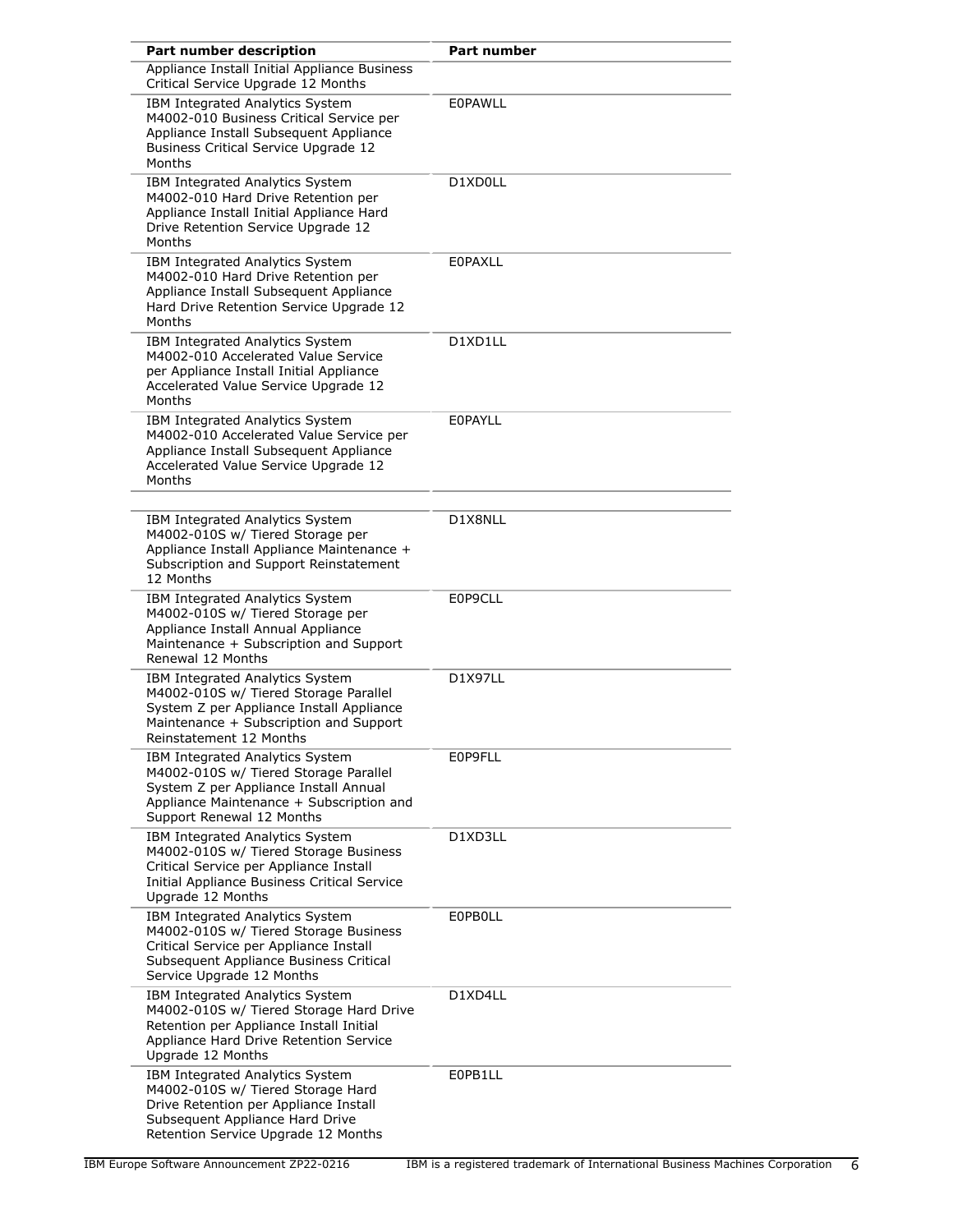| Part number description                                                                                                                                                                   | <b>Part number</b> |
|-------------------------------------------------------------------------------------------------------------------------------------------------------------------------------------------|--------------------|
| IBM Integrated Analytics System<br>M4002-010S w/ Tiered Storage<br>Accelerated Value Service per Appliance<br>Install Initial Appliance Accelerated Value<br>Service Upgrade 12 Months    | D1XD5LL            |
| IBM Integrated Analytics System<br>M4002-010S w/ Tiered Storage<br>Accelerated Value Service per Appliance<br>Install Subsequent Appliance Accelerated<br>Value Service Upgrade 12 Months | E0PB2LL            |
| IBM Integrated Analytics System<br>M4002-020 per Appliance Install Appliance<br>Maintenance + Subscription and Support<br>Reinstatement 12 Months                                         | D1X99LL            |
| IBM Integrated Analytics System<br>M4002-020 per Appliance Install Annual<br>Appliance Maintenance + Subscription and<br>Support Renewal 12 Months                                        | E0P9GLL            |
| IBM Integrated Analytics System<br>M4002-020 Parallel System Z per<br>Appliance Install Appliance Maintenance +<br>Subscription and Support Reinstatement<br>12 Months                    | D1X9DLL            |
| IBM Integrated Analytics System<br>M4002-020 Parallel System Z per<br>Appliance Install Annual Appliance<br>Maintenance + Subscription and Support<br>Renewal 12 Months                   | E0P9HLL            |
| IBM Integrated Analytics System<br>M4002-020 Business Critical Service per<br>Appliance Install Initial Appliance Business<br>Critical Service Upgrade 12 Months                          | D1XD8LL            |
| IBM Integrated Analytics System<br>M4002-020 Business Critical Service per<br>Appliance Install Subsequent Appliance<br>Business Critical Service Upgrade 12<br>Months                    | E0PB4LL            |
| IBM Integrated Analytics System<br>M4002-020 Hard Drive Retention per<br>Appliance Install Initial Appliance Hard<br>Drive Retention Service Upgrade 12<br>Months                         | D1XD9LL            |
| IBM Integrated Analytics System<br>M4002-020 Hard Drive Retention per<br>Appliance Install Subsequent Appliance<br>Hard Drive Retention Service Upgrade 12<br>Months                      | E0PB5LL            |
| IBM Integrated Analytics System<br>M4002-020 Accelerated Value Service<br>per Appliance Install Initial Appliance<br>Accelerated Value Service Upgrade 12<br>Months                       | D1XDBLL            |
| IBM Integrated Analytics System<br>M4002-020 Accelerated Value Service per<br>Appliance Install Subsequent Appliance<br>Accelerated Value Service Upgrade 12<br>Months                    | E0PB6LL            |
| IBM Integrated Analytics System<br>M4002-020S w/ Tiered Storage per<br>Appliance Maintenance + Subscription and<br>Support Reinstatement 12 Months                                        | D1X9FLL            |
| IBM Integrated Analytics System<br>M4002-020S w/ Tiered Storage per<br>Appliance Install Annual Appliance                                                                                 | E0P9ILL            |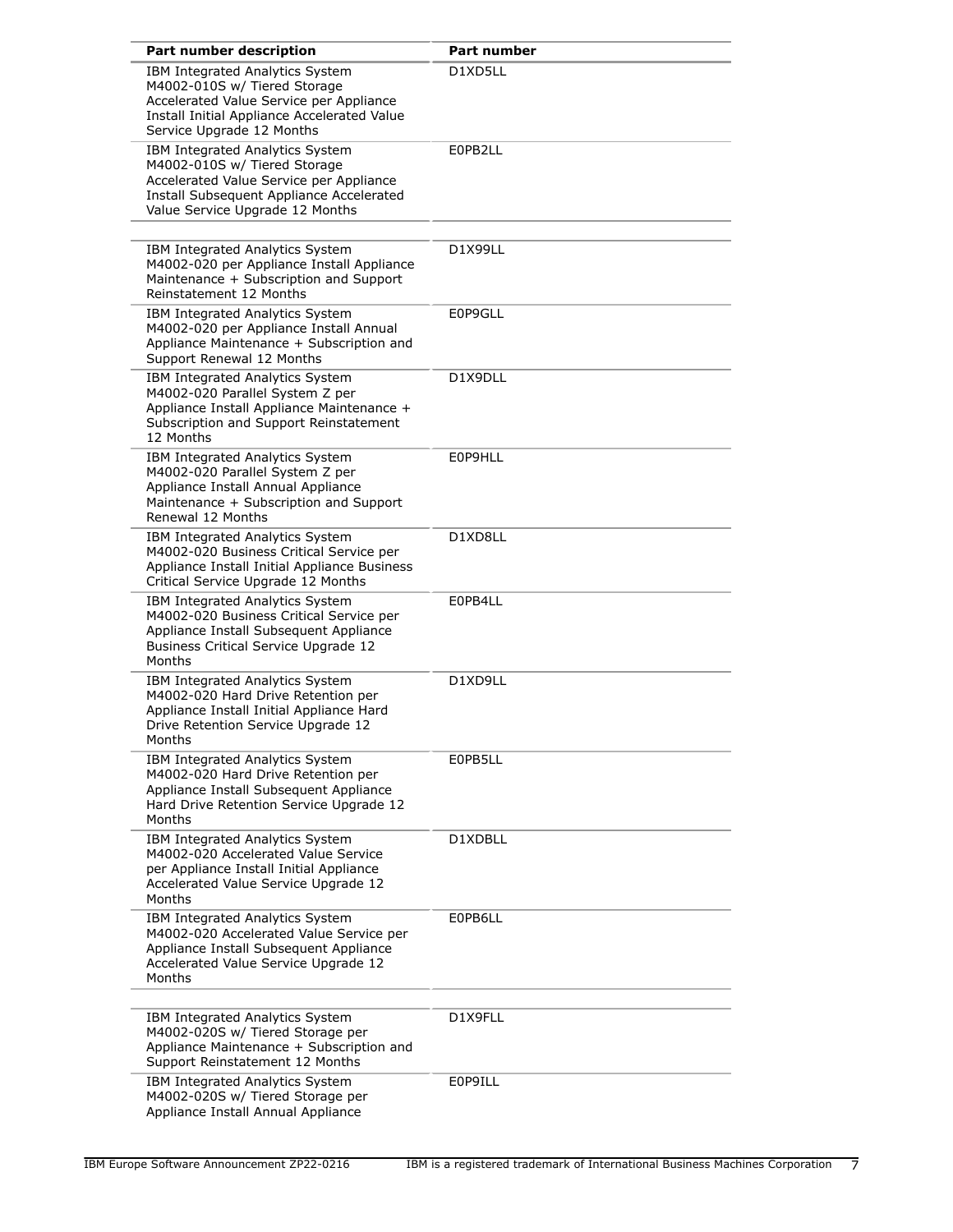| Part number description                                                                                                                                                                    | <b>Part number</b> |
|--------------------------------------------------------------------------------------------------------------------------------------------------------------------------------------------|--------------------|
| Maintenance + Subscription and Support<br>Renewal 12 Months                                                                                                                                |                    |
| IBM Integrated Analytics System<br>M4002-020S w/ Tiered Storage Parallel<br>System Z per Appliance Install Appliance<br>Maintenance + Subscription and Support<br>Reinstatement 12 Months  | D1XA5LL            |
| IBM Integrated Analytics System<br>M4002-020S w/ Tiered Storage Parallel<br>System Z per Appliance Install Annual<br>Appliance Maintenance + Subscription and<br>Support Renewal 12 Months | E0P9SLL            |
| IBM Integrated Analytics System<br>M4002-020S w/ Tiered Storage Business<br>Critical Service per Appliance Install<br>Initial Appliance Business Critical Service<br>Upgrade 12 Months     | D1XDDLL            |
| IBM Integrated Analytics System<br>M4002-020S w/ Tiered Storage Business<br>Critical Service per Appliance Install<br>Subsequent Appliance Business Critical<br>Service Upgrade 12 Months  | E0PB8LL            |
| IBM Integrated Analytics System<br>M4002-020S w/ Tiered Storage Hard Drive<br>Retention per Appliance Install Initial<br>Appliance Hard Drive Retention Service<br>Upgrade 12 Months       | D1XDELL            |
| IBM Integrated Analytics System<br>M4002-020S w/ Tiered Storage Hard<br>Drive Retention per Appliance Install<br>Subsequent Appliance Hard Drive<br>Retention Service Upgrade 12 Months    | E0PB9LL            |
| IBM Integrated Analytics System<br>M4002-020S w/ Tiered Storage<br>Accelerated Value Service per Appliance<br>Install Initial Appliance Accelerated Value<br>Service Upgrade 12 Months     | D1XDFLL            |
| IBM Integrated Analytics System<br>M4002-020S w/ Tiered Storage<br>Accelerated Value Service per Appliance<br>Install Subsequent Appliance Accelerated<br>Value Service Upgrade 12 Months  | <b>EOPBALL</b>     |
| IBM Integrated Analytics System<br>M4002-040 per Appliance Install Appliance<br>Maintenance + Subscription and Support<br>Reinstatement 12 Months                                          | D1XABLL            |
| IBM Integrated Analytics System<br>M4002-040 per Appliance Install Annual<br>Appliance Maintenance + Subscription and<br>Support Renewal 12 Months                                         | E0P9ULL            |
| IBM Integrated Analytics System<br>M4002-040 Parallel System Z per<br>Appliance Install Appliance Maintenance +<br>Subscription and Support Reinstatement<br>12 Months                     | D1XAFLL            |
| IBM Integrated Analytics System<br>M4002-040 Parallel System Z per<br>Appliance Install Annual Appliance<br>Maintenance + Subscription and Support<br>Renewal 12 Months                    | E0P9VLL            |
| IBM Integrated Analytics System<br>M4002-040 Business Critical Service per<br>Appliance Install Initial Appliance Business<br>Critical Service Upgrade 12 Months                           | D1XDHLL            |
| IBM Integrated Analytics System<br>M4002-040 Business Critical Service per<br>Appliance Install Subsequent Appliance                                                                       | <b>EOPBCLL</b>     |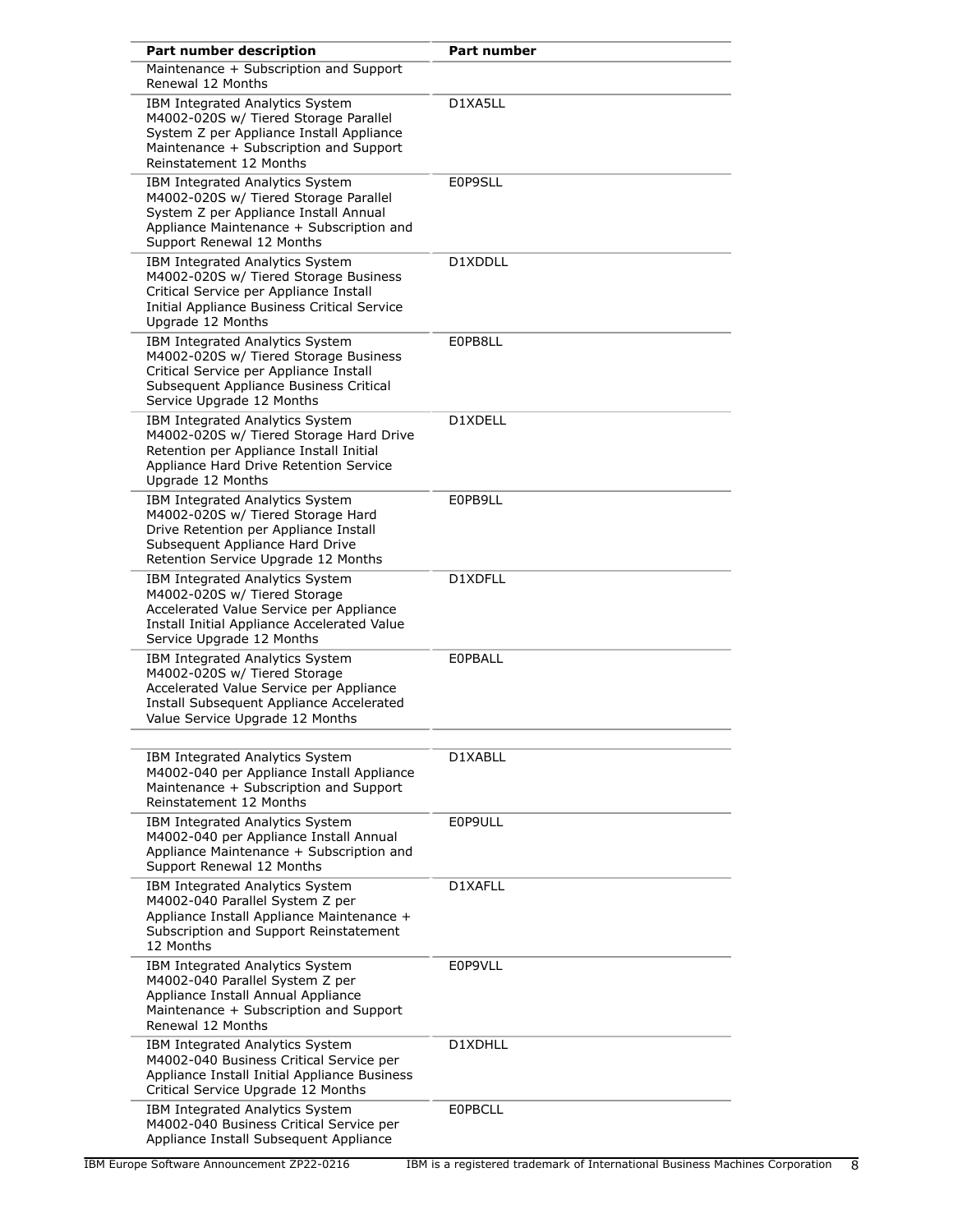| Part number description                                                                                                                                                                    | <b>Part number</b> |
|--------------------------------------------------------------------------------------------------------------------------------------------------------------------------------------------|--------------------|
| <b>Business Critical Service Upgrade 12</b><br>Months                                                                                                                                      |                    |
| IBM Integrated Analytics System<br>M4002-040 Hard Drive Retention per<br>Appliance Install Initial Appliance Hard<br>Drive Retention Service Upgrade 12<br>Months                          | D1XDILL            |
| IBM Integrated Analytics System<br>M4002-040 Hard Drive Retention per<br>Appliance Install Subsequent Appliance<br>Hard Drive Retention Service Upgrade 12<br>Months                       | <b>EOPBDLL</b>     |
| IBM Integrated Analytics System<br>M4002-040 Accelerated Value Service<br>per Appliance Install Initial Appliance<br>Accelerated Value Service Upgrade 12<br>Months                        | D1XDJLL            |
| IBM Integrated Analytics System<br>M4002-040 Accelerated Value Service per<br>Appliance Install Subsequent Appliance<br>Accelerated Value Service Upgrade 12<br>Months                     | <b>EOPBELL</b>     |
| IBM Integrated Analytics System<br>M4002-040S w/ Tiered Storage per<br>Appliance Install Appliance Maintenance +<br>Subscription and Support Reinstatement<br>12 Months                    | D1XA6LL            |
| IBM Integrated Analytics System<br>M4002-040S w/ Tiered Storage per<br>Appliance Install Annual Appliance<br>Maintenance + Subscription and Support<br>Renewal 12 Months                   | E0P9TLL            |
| IBM Integrated Analytics System<br>M4002-040S w/ Tiered Storage Parallel<br>System Z per Appliance Install Appliance<br>Maintenance + Subscription and Support<br>Reinstatement 12 Months  | D1XAHLL            |
| IBM Integrated Analytics System<br>M4002-040S w/ Tiered Storage Parallel<br>System Z per Appliance Install Annual<br>Appliance Maintenance + Subscription and<br>Support Renewal 12 Months | E0P9WLL            |
| IBM Integrated Analytics System<br>M4002-040S w/ Tiered Storage Business<br>Critical Service per Appliance Install<br>Initial Appliance Business Critical Service<br>Upgrade 12 Months     | D1XDLLL            |
| IBM Integrated Analytics System<br>M4002-040S w/ Tiered Storage Business<br>Critical Service per Appliance Install<br>Subsequent Appliance Business Critical<br>Service Upgrade 12 Months  | <b>EOPBGLL</b>     |
| IBM Integrated Analytics System<br>M4002-040S w/ Tiered Storage Hard Drive<br>Retention per Appliance Install Initial<br>Appliance Hard Drive Retention Service<br>Upgrade 12 Months       | D1XDNLL            |
| IBM Integrated Analytics System<br>M4002-040S w/ Tiered Storage Hard<br>Drive Retention per Appliance Install<br>Subsequent Appliance Hard Drive<br>Retention Service Upgrade 12 Months    | <b>EOPBHLL</b>     |
| IBM Integrated Analytics System<br>M4002-040S w/ Tiered Storage<br>Accelerated Value Service per Appliance<br>Install Initial Appliance Accelerated Value<br>Service Upgrade 12 Months     | D1XDPLL            |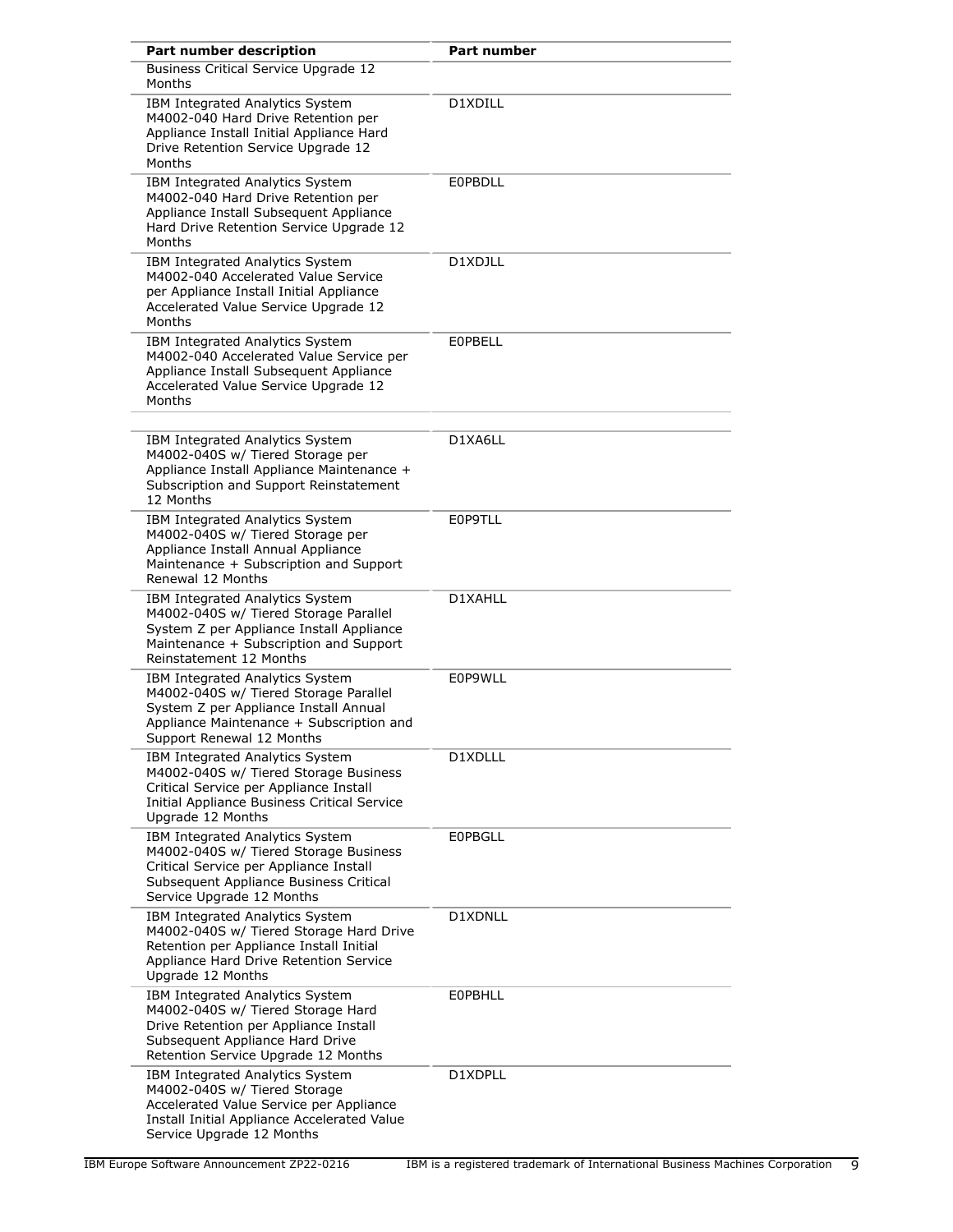**Part number** 

E0PBILL

IBM Integrated Analytics System M4002-040S w/ Tiered Storage Accelerated Value Service per Appliance Install Subsequent Appliance Accelerated Value Service Upgrade 12 Months

**Charge metric**

There are no new licenses required for this announcement.

The charge metric for this licensed product is unchanged.

# <span id="page-9-0"></span>**Terms and conditions**

The information provided in this announcement letter is for reference and convenience purposes only. The terms and conditions that govern any transaction with IBM are contained in the applicable contract documents such as the IBM International Program License Agreement, IBM International Passport Advantage<sup>(R)</sup> Agreement, and the IBM Agreement for Acquisition of Software Maintenance.

This product is available only through Passport Advantage.

# **Licensing**

IBM International Program License Agreement including the License Information document and Proof of Entitlement (PoE) govern your use of the program. PoEs are required for all authorized use. Part number products only, offered outside of Passport Advantage<sup>(R)</sup>, where applicable, are license only and do not include Software Maintenance.

This software license includes Software Subscription and Support (also referred to as Software Maintenance).

# **Software Maintenance**

Consult the [IBM Appliance Support Guide](http://www.ibm.com/software/appliance/support) for details about appliance support and warranty service upgrade options.

# **Program technical support**

IBM will provide 12 months notice prior to support discontinuance.

# **License Information number**

The License Information documents for offerings in this announcement are unchanged.

# **Limited warranty applies**

Yes

# **Limited warranty**

IBM warrants that when the program is used in the specified operating environment, it will conform to its specifications. The warranty applies only to the unmodified portion of the program. IBM does not warrant uninterrupted or error-free operation of the program or that IBM will correct all program defects. You are responsible for the results obtained from the use of the program.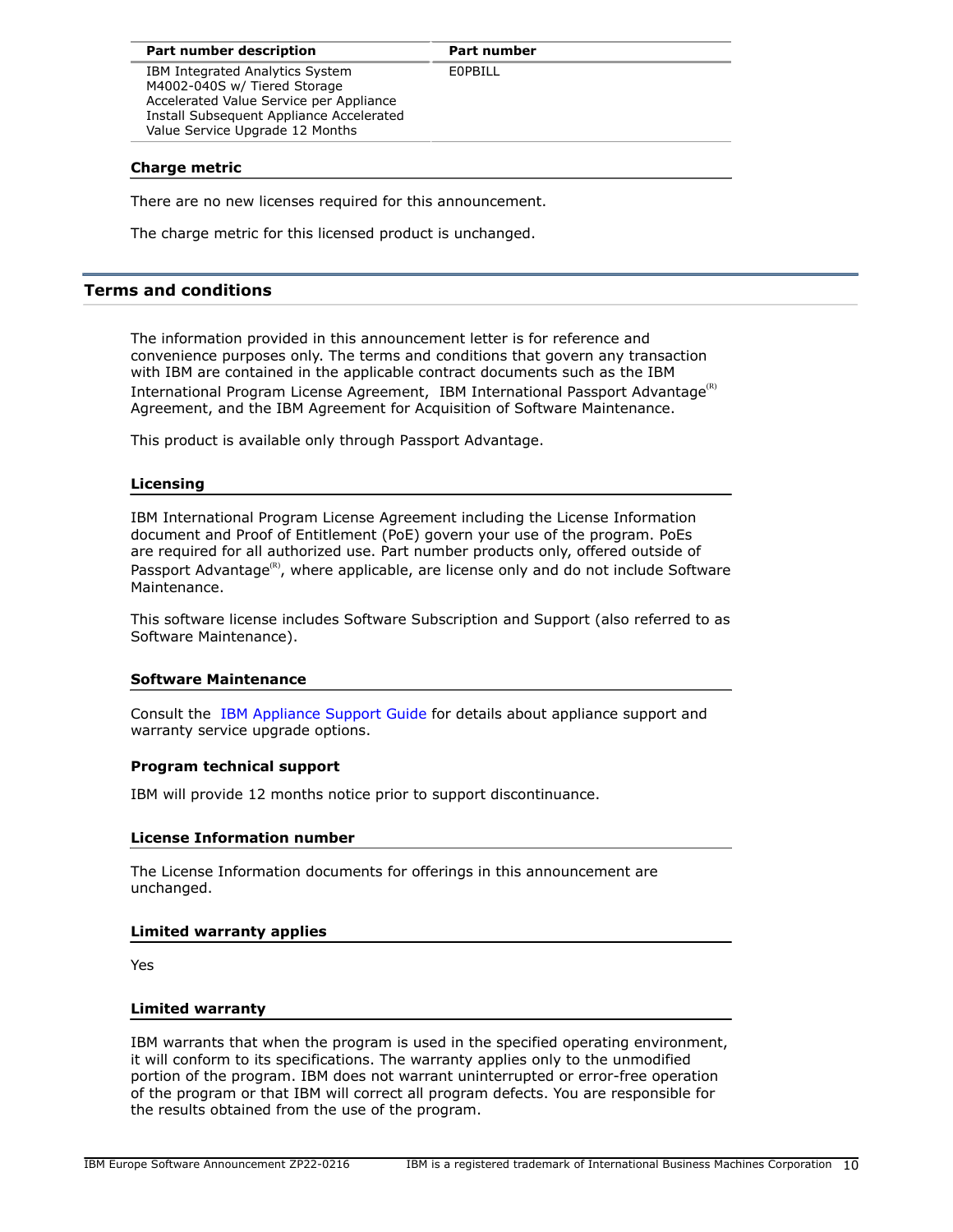IBM provides you with access to IBM databases containing information about known program defects, defect corrections, restrictions, and bypasses at no additional charge. For further information, see the [IBM Support Guide](http://www.ibm.com/support/customercare/sas/f/handbook/home.html).

IBM will maintain this information for at least one year after the original licensee acquires the program (warranty period).

#### **Volume orders (IVO)**

No

## **Passport Advantage applies**

Yes, information is available on the [Passport Advantage and Passport Advantage](http://www.ibm.com/software/passportadvantage) [Express](http://www.ibm.com/software/passportadvantage) website.

## **Appliance Maintenance, Software Subscription and Support applies**

Yes. Appliance Maintenance, Software Subscription and Support, also referred to as Appliance Service and Support, is included with licenses purchased through Passport Advantage and Passport Advantage Express. Product upgrades and Technical Support are provided by the Software Subscription and Support offering as described in the Agreements. Product upgrades provide the latest versions and releases to entitled software, and Technical Support provides voice and electronic access to IBM support organizations, worldwide.

Included is one year of Appliance Maintenance and Software Subscription and Support for each of the appliances and software licenses acquired. The initial period be extended by the purchase of a renewal option, if available.

For additional information about appliance services, consult the [Appliance Services](http://www.ibm.com/software/lotus/passportadvantage/agreementsandforms.html) [Attachments to Passport Advantage](http://www.ibm.com/software/lotus/passportadvantage/agreementsandforms.html) website.

Consult the [IBM Appliance Support Guide](http://www.ibm.com/software/appliance/support) website for further details about Appliance support and Warranty Service Upgrade options.

#### **Variable charges apply**

No

#### **Educational allowance available**

Education allowance does not apply. Education software allowance does not apply. Special education prices are available for qualified clients through Passport Advantage.

## **Statement of good security practices**

IT system security involves protecting systems and information through intrusion prevention, detection, and response to improper access from within and outside your enterprise. Improper access can result in information being altered, destroyed, or misappropriated or can result in misuse of your systems to attack others. Without a comprehensive approach to security, no IT system or product should be considered completely secure and no single product or security measure can be completely effective in preventing improper access. IBM systems and products are designed to be part of a regulatory compliant, comprehensive security approach, which will necessarily involve additional operational procedures, and may require other systems, products, or services to be most effective.